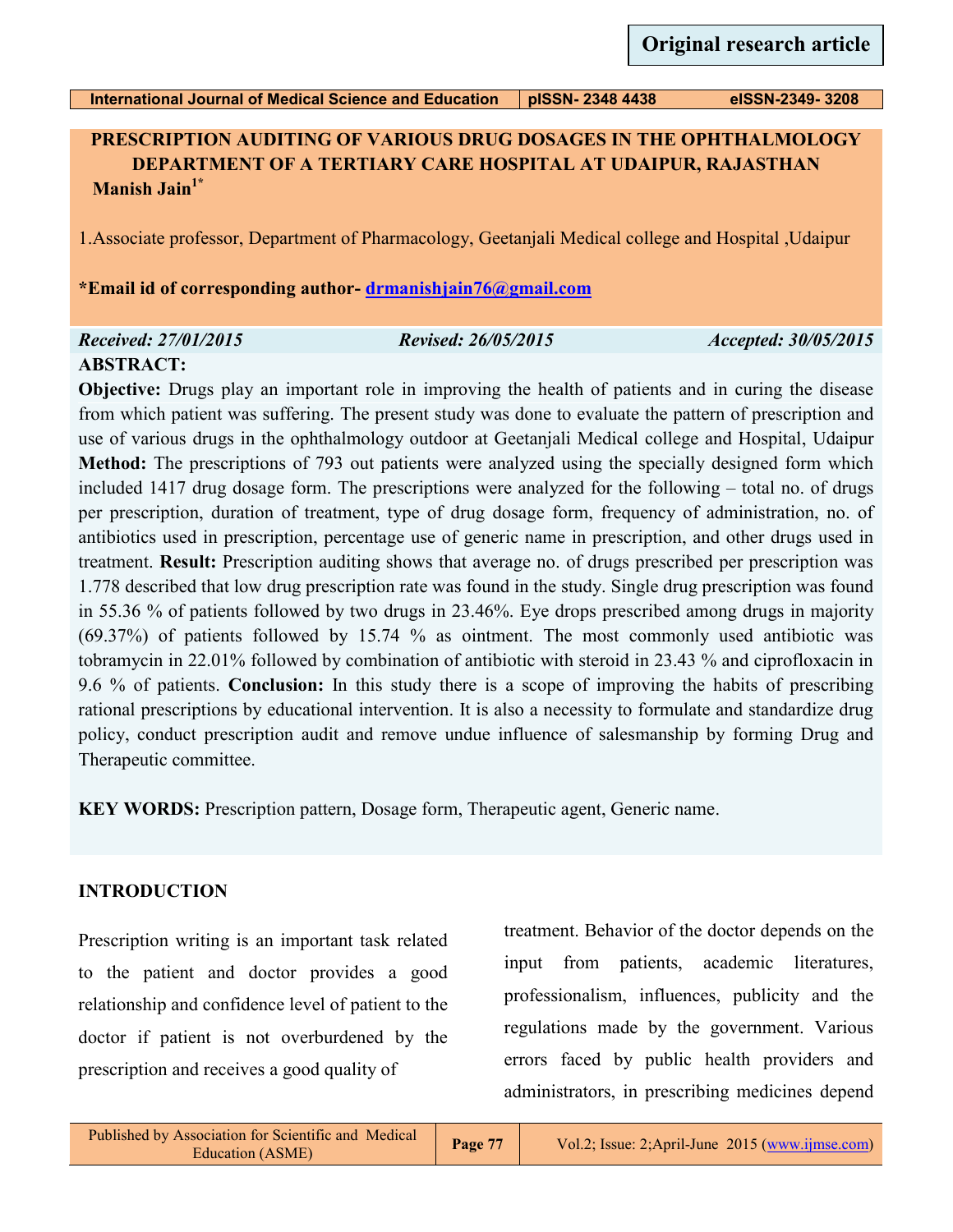on the ineffective use of various inputs, and common in clinical practice due to irrational use of drugs.  $<sup>1</sup>$ </sup>

Rational use of drugs is the study of use of appropriate drug, at appropriate dosage at appropriate cost which is well documented in the definition provided by world health organization (WHO): "Rational use of drugs states use of appropriate medications according to their clinical needs, in the correct doses that meet the individual requirements for an appropriate and required time to treat the disease, at the lowest cost to patient and community".<sup>2</sup>

Inappropriate use of medicines prescribed, sold, dispensed or failed to take medicine correctly by patient leads to irrational use of medicines which is a global problem. Bad prescription leads to misuse, overuse and underuse of medicines leading to health hazard, exacerbation of disease, unsafe treatment, economic burden and wastage of resources. Examples of irrational use of medicines include: inadequate dosage, polypharmacy, and use of antimicrobials even for non-infectious condition or viral / fungal infections, injudicious use of injections when oral forms are effective and non-compliance to dosing regimes in the form of under dosing, selfmedication and overuse without prescription or by a quack.<sup>3</sup> The discovery of a new drug and its marketing, various pattern of prescribing the

drugs and their adverse effects, also the overutilization and cost effectiveness of drug favor the importance of drug utilization studies.  $4\overline{ }$ Therefore, the principal use of prescription auditing is to provide the rational use of drugs in patients and the community and to generate hypotheses for further investigations and research so that we can avoid prolonged irrational use of drugs.

### **MATERIAL AND METHODS**

The present study was conducted at the Department of Pharmacology in collaboration with the Department of Ophthalmology at Geetanjali Medical College and Hospital, Udaipur. The data were collected prospectively from the outpatients visiting the OPD, once a week, that is, every Monday during the period from January 2015 to June 2015.

Prescriptions of 793 patients who were treated during the course of the study were audited prospectively by using a specially designed form. The following WHO drug use indicators were determined.<sup>5</sup>

## **Core indicators**

## **1. Prescribing indicators:**

a. The average number of drugs per patient – dividing the total number of different drug products, by the number of patients.

b. The percentage of patients with an antibiotic used topically.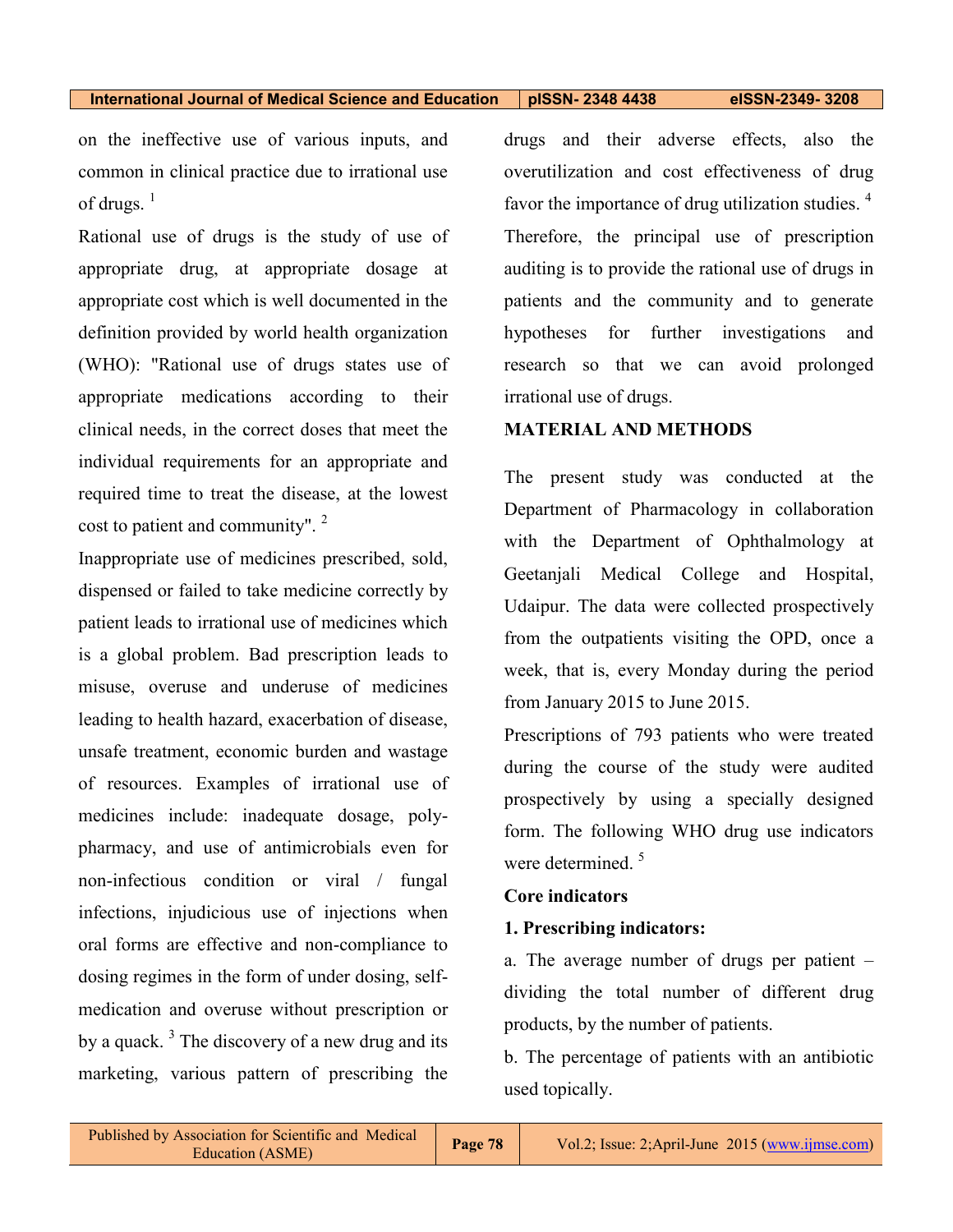c. The percentage of patients with a topical drug – dividing the number of patient with a topical drug prescribed, by the total number of patients, multiplied by 100.

# **2. Patient care indicators:**

a. The average consultation time – dividing the total time of consultation, by the number of patients.

b. The average dispensing time – dividing the total time for dispensing drugs, by the number of patients.

c. The percentage of the drugs dispensed – dividing the number of drugs dispensed, by the total number of drugs prescribed, multiplied by 100.

## **RESULT**

**Table 1: Number of Drugs prescribed per prescription**

| S.<br>No.              | <b>Number of Drugs</b> | No. of<br>prescription $(\% )$ |
|------------------------|------------------------|--------------------------------|
| 1                      | One                    | 439 (55.36 %)                  |
| $\mathbf{2}$           | Two                    | $186(23.46\%)$                 |
| 3                      | Three                  | 103 (12.99 %)                  |
| $\boldsymbol{\Lambda}$ | For                    | $28(3.53\%)$                   |
| 5                      | Five                   | $37(4.67\%)$                   |
| 6                      | <b>Total</b>           | 793 (100 %)                    |

**Table 2: Drug dosage forms used in Prescription** 

| S.<br>No.        | <b>Drug dosage form</b> | No. of<br>prescriptions     |
|------------------|-------------------------|-----------------------------|
| $\mathbf{1}$     | Eye drops               | 983 / 1417 (69.37<br>$\%$   |
| 2                | Ointments               | 223 / 1417 (15.74<br>$\%$ ) |
| 3                | Capsules                | 93 / 1417 (6.56 %)          |
| $\boldsymbol{4}$ | Tablets                 | $87/1417(6.14\%)$           |
| 5                | <b>Syrups</b>           | $13/1417(0.92\%)$           |
| 6                | Injections              | $11/1417(0.78\%)$           |
| 7                | Lotions                 | $7/1417(0.49\%)$            |

The total number of prescriptions which were analyzed was 793 and the total number of drugs in these prescriptions was 1417.The number of drugs per prescription varied from one to five, with an average of 1.787 described that low drug prescription rate was found in the study (Table 1 & 4).

The drugs were prescribed in seven different dosage forms. Eye drops were the most commonly prescribed antibiotics [983/1417 (69.37%)], followed by ointments [223 (15.74%)], capsules [93 (6.56%)], tablets [87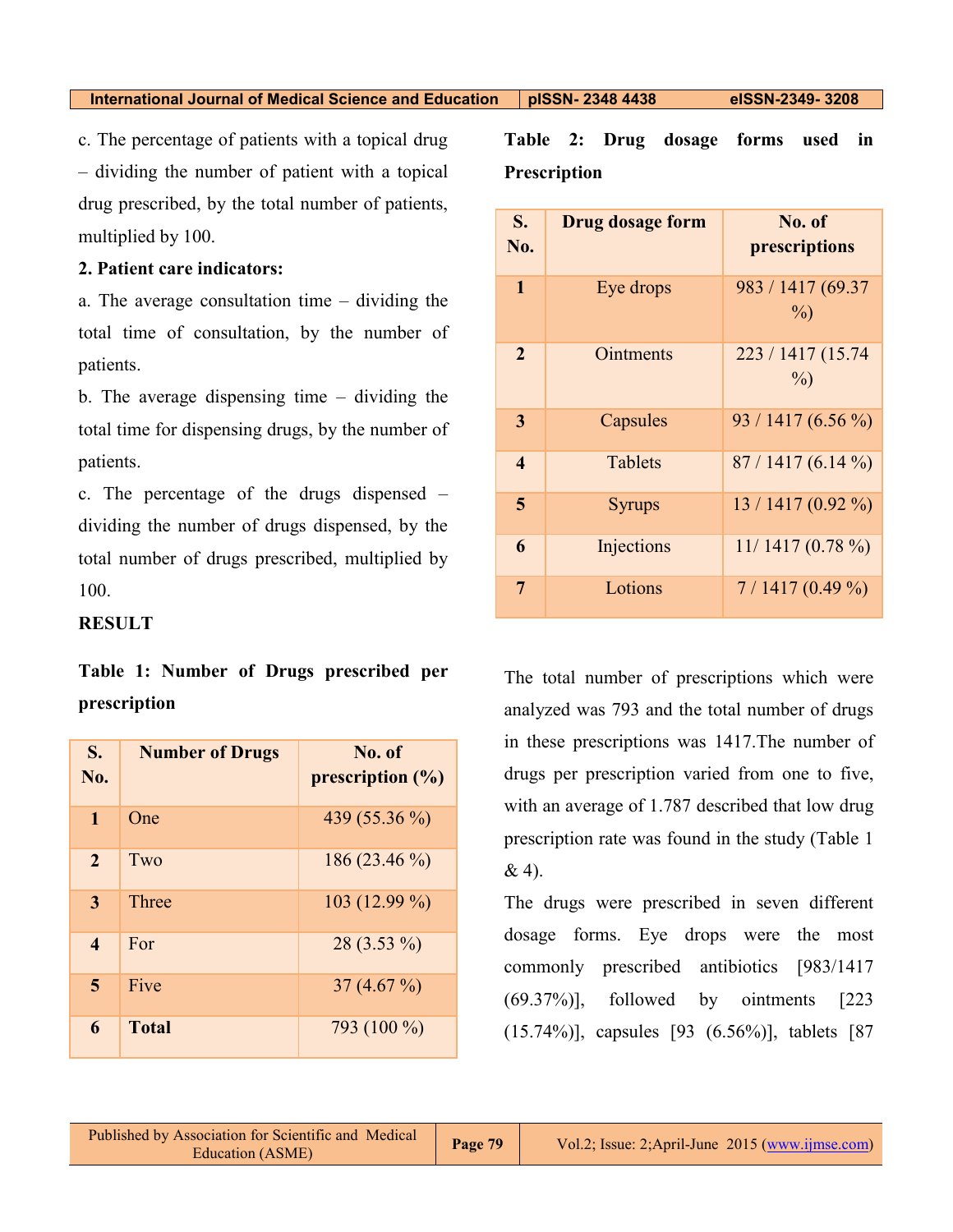(6.14%)], syrups [13 (0.92%)], injections [11 (0.78%)] and lotions [07 (0.49%)] (Table 2).

**Table 3: Antibiotics used in prescription, their dosage form and quantity per prescription**

| S.<br>$\overline{\text{No}}$ | <b>Dosage</b><br>form | <b>Therapeutic</b><br>agent<br>(antibiotics) | No. of<br>prescription<br>s(%) |
|------------------------------|-----------------------|----------------------------------------------|--------------------------------|
| $\mathbf{1}$                 | <b>Drops</b>          | Tobramycin                                   | 312 (22.01<br>$\frac{0}{0}$    |
|                              |                       | Ciprofloxacin                                | 117 $(8.26\%)$                 |
|                              |                       | Ofloxacin                                    | 73 (5.15 %)                    |
|                              |                       | Chloramphenic<br><sub>o</sub> l              | 24 $(1.69\%)$                  |
|                              |                       | Sulfacetamide                                | 11 $(0.78\%)$                  |
|                              |                       | Combination of<br>antibiotic with<br>steroid | 279 (19.69)<br>$\frac{0}{0}$   |
| $\overline{2}$               | <b>Ointmen</b><br>t.  | Neomycin                                     | $36(2.54\%)$                   |
|                              |                       | Ciprofloxacin                                | $19(1.34\%)$                   |
|                              |                       | Mupirocin                                    | $7(0.49\%)$                    |
|                              |                       | Acyclovir                                    | $19(1.34\%)$                   |
|                              |                       | Combination of<br>antibiotic with<br>steroid | 53 (3.74 %)                    |
| 3                            | Oral                  | Ofloxacin                                    | $7(0.49\%)$                    |
|                              |                       | Acyclovir                                    | 24 $(1.69\%)$                  |

**Table 4: Summary of various indicators in relation to total no. of prescription and drugs**

| S.<br>No.               | <b>Indicators in</b><br>prescription                  | Data $(\%)$                     |
|-------------------------|-------------------------------------------------------|---------------------------------|
| $\mathbf{1}$            | Average of no. of drugs<br>prescribed                 | 1417/793<br>(1.787)             |
| $\overline{2}$          | Dosage form prescribed                                | 791/793 (99.75<br>$\%$ )        |
| 3                       | Topical application of<br>drugs                       | 1206/1417<br>$(85.11\%)$        |
| $\overline{\mathbf{4}}$ | Use of topical<br>antibiotics only in<br>prescription | 599/1417<br>$(42.27\%)$         |
| 5                       | Record - Therapy<br>duration $(\%)$                   | 605/793 (76.29)<br>$\%$         |
| 6                       | Record – frequency                                    | 768/793 (96.85<br>$\frac{0}{0}$ |
| 7                       | Use of generic name                                   | 29/793 (3.66 %)                 |

The most commonly used antibiotic was tobramycin in 22.01% followed by the combination of antibiotic with steroid in 23.43 % and ciprofloxacin in 9.6 % of patients. (Table 3) **DISCUSSION**

International agencies like WHO and International Network of Rational Utilization of Drugs (INRUD) provided standard drug use indicators and data collection methods for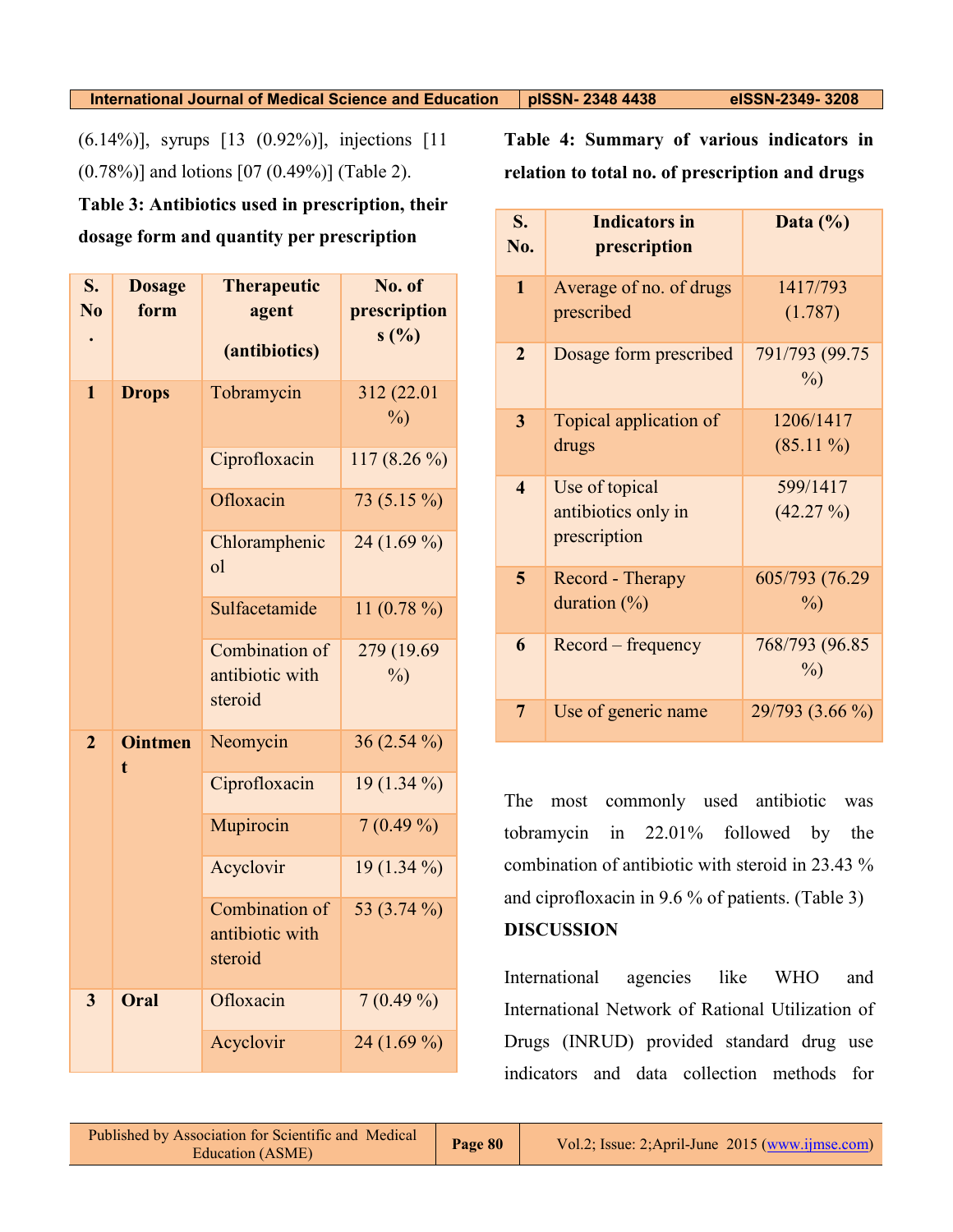promoting the enormous potential of drug utilization studies in the rational drug therapy. Prescription auditing also forms a part of drug utilization studies which indicated proper use of various drugs in treating disease.<sup>6</sup>

Historically the pharmaceutical and medical professions have devoted considerable time and efforts to the development and rational utilization of safe and effective drugs for the treatment and prevention of illness.

Rational use of drugs i.e. safe and efficacious use leads to improvement of human health and promoting well-being.

Prescribing pattern of drugs reflects the clinical judgment of the clinicians.  $\frac{7}{1}$  A carefully considered formulated treatment plan is crucial for avoiding both tragic outcomes and malpractice litigation. <sup>8</sup> Every institution must have a Drugs and Therapeutics Committee under the supervision of which several activities like publishing Hospital Formulary, prescription auditing may perform.

The irrational use of drugs which lead to therapeutic failure and also the production of resistant strains due to inappropriate use of antibiotics is a common occurrence throughout the world. The average number of drugs per prescription is an important criterion of the prescription audit which confirms the use, overuse or underuse of prescribing the drugs.

In this study, the average number of drugs per prescription was 1.787 described that low drug prescription rate was found in the study. Other hospital-based studies in India reported 3-5 drugs per prescription, which were higher than that in our study. 9, 10, 11

It is preferable to keep the number of drugs per prescription as low as possible, so as to reduce the risk of drug interactions, adverse effects, the development of bacterial resistance and increased cost to the patient.<sup>12</sup>

Antimicrobials had been prescribed in 42.27% of the patients in the form of eye drops and ointments, 85.11% of the antimicrobials were given topically in the form of eye drops and ointments, having a marked impact in reducing the severity of adverse effects.

The dosage form and the frequency of drug administration have been recorded in 99.75% and 96.85% of the cases respectively. In 76.29% of the prescriptions, the duration of therapy was noted. This study showed a need for the improvement in prescription writing, as the duration of therapy was missing in approximately 24% of the prescriptions.

This, coupled with low generic prescribing 3.66 %, could result in a less safe and a more expensive prescribing. It is always preferred to have a complete prescription which should include name, age, sex, diagnosis and rational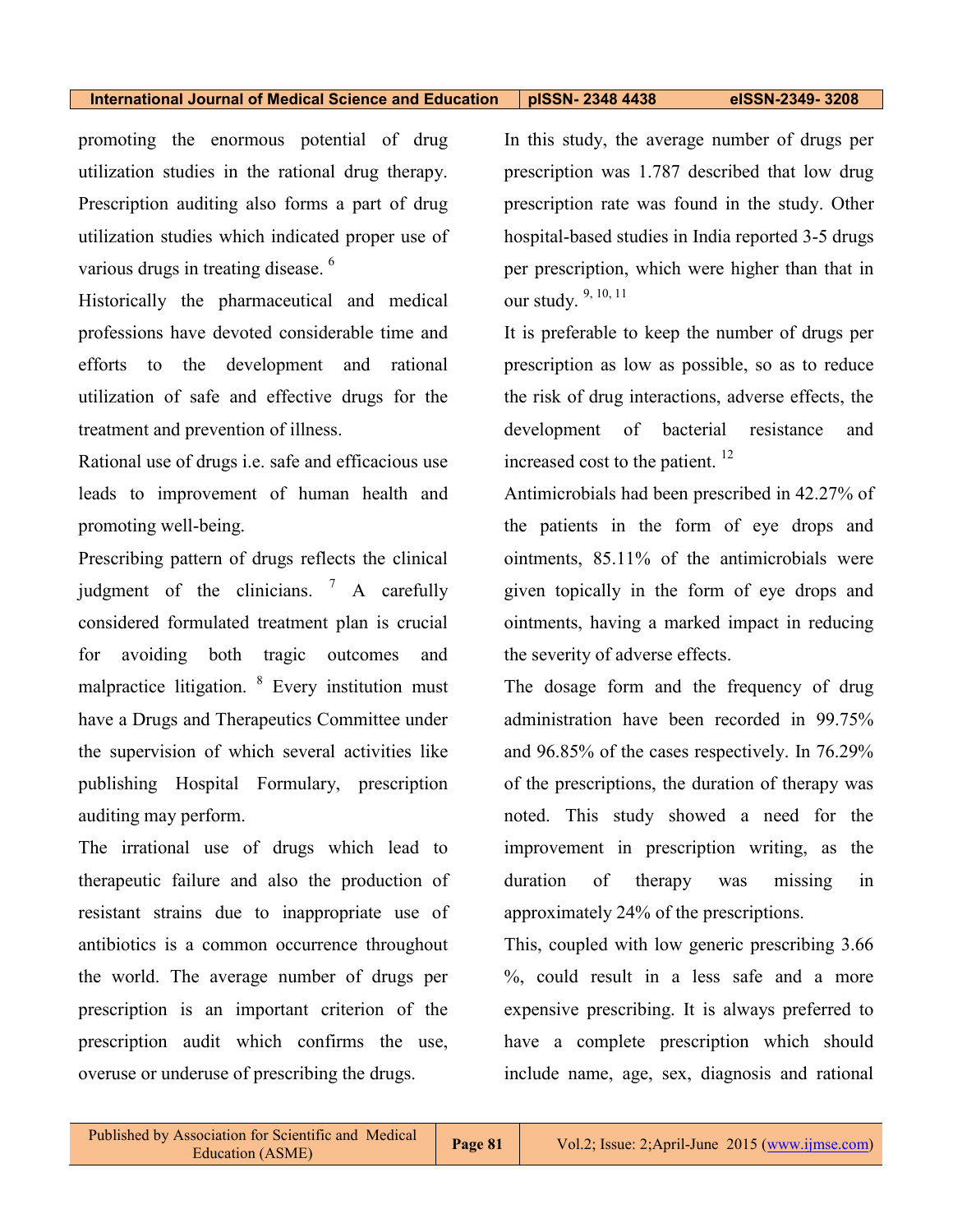drug treatment with less number of drugs, the proper dosage form, the frequency of administration and the duration of therapy. Our hospital based prescriptions were almost complete in 76.29% of the cases. There is a need to conduct similar studies in other departments, as well to audit a large number of prescriptions and to impart education to the doctor and administrator on rational drug therapy regarding the benefits and safety of the patients.

Drug utilization pattern needs to be evaluated time to time to increase therapeutic efficacy, and to decrease the adverse effects and resistance mechanism developed by the infectious agent.<sup>13</sup>

## **CONCLUSION**

The present study indicates that there is a possibility of improvement in prescription pattern through minimizing the cost by rational use of antimicrobial agents, generic prescription and reducing poly-pharmacy, in the hospital setting. Generic prescribing is urgently needed as to reduce the financial burden on patient. An action plan must be formulated in order to improve the quality of care and recommendations for changing the present prescribing practices either by providing the hospital doctors with the Standard Treatment Guidelines, antibiotic policy or by following the information, education, and communication (IEC) interventions.

## **REFERENCE**

- 1. Thomas M, Alexander B, Tony S, Andrei Z. Guidelines for implementing drug utilization review programs in hospital. Arlington, VA/Moscow, Russia, 1997.
- 2. WHO model list of essential medicines. 15th edition, March, 2007. p 1 – 27. Available on www.who.int/medicines/.../08\_ENGLIS H\_indexFINAL\_EML15.pdf
- 3. Abidi A, Gupta S, Kansal S, Ramgopal. Prescription auditing and drug utilization pattern in a tertiary care teaching hospital of western UP. Int J Basic Clin Pharmacol. 2012;1(3):184-90.
- 4. Hasmnis AA, Patil SS, Narayan KA, Rashid AK, Mohanty BK. Drug utilization study for acute illnesses in village Banggol, Malaysia; The findings of a household survey.Al Ameen J Med Sci; 2010; 3(2):165-8.
- 5. World health organization. How to investigate drug use in health facilities: Selected drug use indicators. Geneva, World Health Organization 1993; WHO/DAP 1993; 1:1-87.